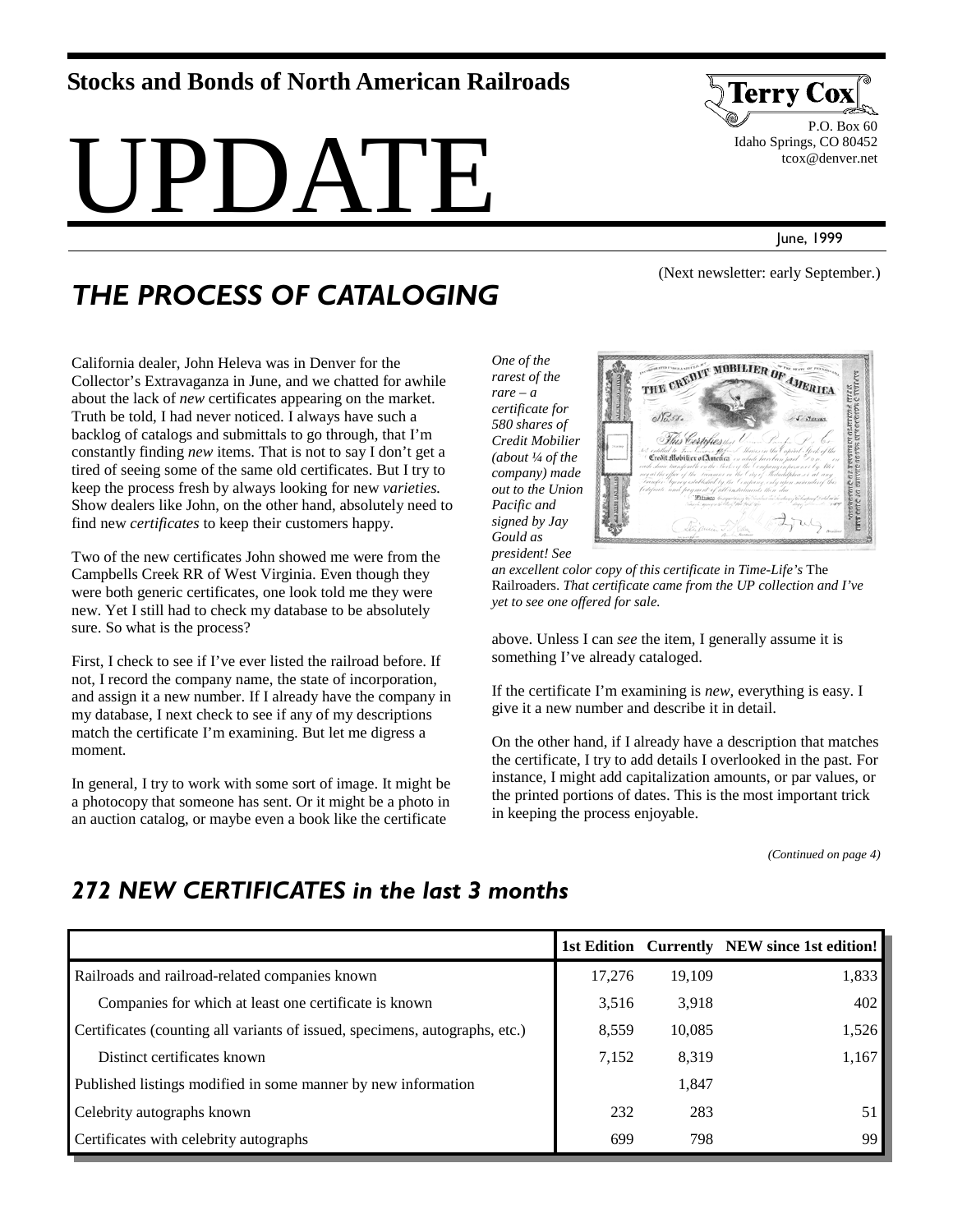#### *THANKS TO THESE NEW AND CONTINUING CONTRIBUTORS*

Benny Bolin Stan Bolton Jr. Colin Bruce II Gerald Fuchs Ken Holter Bill Kanowsky Cy King Stuart Lathrop Doug McDonald Bob Patetta Doug Watson Scott Winslow

If you have sent even one item, and I have not publicly thanked you, then I need reminding. While I try to record your name as soon as I open your letter, I sometimes get diverted by whatever you have sent. I sometimes get excitement-induced amnesia. Please forgive my oversight, but also please rattle my cage. Please tell me if I have somehow missed your name.

#### *RAILROADS REPRESENTED BY OTHER COLLECTIBLE PAPER*

In my last newsletter, I mentioned that I was tracking the various rail lines represented by paper collectibles *other than* stocks and bonds. Several collectors responded, including a few with huge lists. Altogether, the list of those items grew by 981 items in the last three months. Interestingly, every major collector claimed his collection was overshadowed by others.

|                 | Last time | Currently |
|-----------------|-----------|-----------|
| Passes          | 34        | 395       |
| <b>Tickets</b>  |           | 36        |
| Currency/scrip  | 161       | 167       |
| Checks/warrants | 157       | 735       |



**Cornelius "Commodore" Vanderbilt** at about age 57. From the *Illustrated News*, Apr 2, 1853.

#### *RAILROADS versus RAILWAYS*

When I first started this project back in 1991, my main sources of company names were *Railroad Names* by William Edson and *Railroads of North America* by Joseph Gross. Together, those two books contributed 11,134 names. While Gross labeled most companies as *RR* or *Ry*, his original sources were not completely reliable. Edson avoided the accuracy problem by not labeling his companies. Consequently, I originally compiled names without the *RR* and *Ry* monikers. Since then, I changed my mind. So, in the last couple of years, I've labeled just under 8,000 companies. Unfortunately, I still have roughly 10,000 names yet to confirm. I can, however, see a reliable pattern emerging:

|                      | "RR" | "Rv" |
|----------------------|------|------|
| <b>United States</b> | 62%  | 38%  |
| Canada               | 11%  | 89%  |

Yes, *Railway* can be abbreviated as either *Ry* or *Rwy.* I chose the shorter abbreviation by its appearance on the side of a logging locomotive tender that just happened to appear on my wall calendar at the time.



## *PEN-831 PENOBSCOT & KENNEBEC*

Some clarity is finally emerging among the confusing bonds of this road. Please send 8½ x 11 copies if you have *any* bond not listed here.

| 1853 | farmers (state seal?), no other details known    |        |
|------|--------------------------------------------------|--------|
|      |                                                  | $B-30$ |
| 1854 | no vignette, United States of America across top |        |
|      |                                                  | $B-40$ |
|      | State of Maine top center above state seal       |        |
|      | ornamental panel left \$1000                     | $B-35$ |
|      | text panel left with space for trustees' sigs    |        |
|      |                                                  | $B-36$ |
|      |                                                  | $B-45$ |
| 1855 | State of Maine and denomination counter top left |        |
|      |                                                  | B-56   |
|      |                                                  | B-57   |
|      | train (is date correct?), no other details known |        |
|      |                                                  | $B-55$ |
| 1856 | State of Maine top center above train 1-r        |        |
|      |                                                  | B-60   |
|      |                                                  | B-62   |
|      |                                                  |        |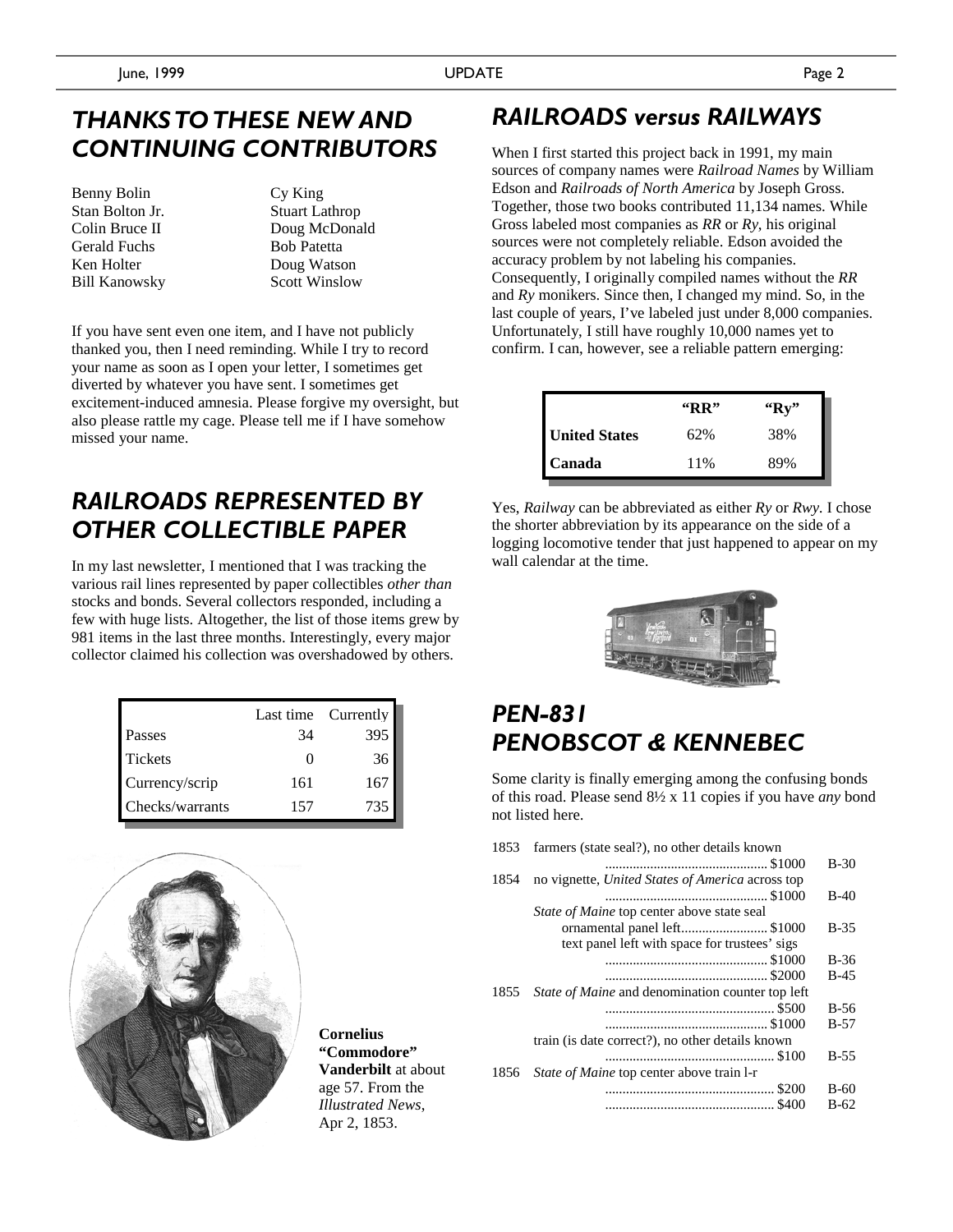### *DOW JONES AVERAGES*

In the same week in May, two different people asked whether particular companies had ever been part of the Dow Jones averages. While Charles Dow's "Dow Dozen" began in 1884, the offical Industrial Average did not start until May, 1896. Later in that same year, Dow began publishing his **Railroad Average**.

Over the years, the composition of the 20 stocks that made up the DJRA changed constantly with mergers and financial fortunes. Up until 1968, when Northwest Industries filled the gap created by the Pennsylvania/New York Central merger, every company had been a railroad or a diversified descendent of one. However, within two years, ten companies were non-railroads and Dow Jones changed the name to the **Transportation Average**. Today, only four *railroad* companies remain, Burlington, CSX, Norfolk Southern, and Union Pacific, plus the tank car giant, GATX.

Here are all the companies that have appeared in the DJTA. An "x" in the right-hand column means some sort of certificate from that company is currently known.

| Catalog#       | <b>Dates</b> | Company                                 | Certs?      |
|----------------|--------------|-----------------------------------------|-------------|
| ATC-786        | 1896-1968    | Atchison Topeka & Santa Fe Ry Co        | X           |
| ATL-427        | 1928-1967    | Atlantic Coast Line RR Co.              | X           |
| <b>BAL-662</b> | 1901-1965    | Baltimore & Ohio RR Co.                 | X           |
| <b>BOS-514</b> | 1943-1949    | Boston & Maine RR                       | X           |
| <b>BRO-728</b> | 1899-1912    | <b>Brooklyn Rapid Transit Co</b>        | X           |
| <b>BUR-478</b> | 1970-present | Burlington Northern Inc                 | X           |
| CAN-387        | 1902-1988    | Canadian Pacific Ry Co                  | X           |
| <b>CEN-186</b> | 1896-1902    | Cental RR Co of New Jersey              | X           |
| CHE-476        | 1896-1902    | Chesapeake & Ohio Ry Co                 | X           |
| CHE-476        | 1914-1970    | Chesapeake & Ohio Ry Co                 | $\mathbf x$ |
| CHE-622        | 1971-1980    | Chessie System Inc                      | X           |
| CHI-086        | 1896-1902    | Chicago Burlington & Quincy RR Co       | X           |
| <b>CHI-440</b> | 1896-1928    | Chicago Milwaukee & St Paul Ry Co       | $\mathbf x$ |
| CHI-444        | 1968-1969    | Chicago Milwaukee St Paul & Pacific RR  | $\mathbf x$ |
| CHI-502        | 1896-1914    | Chicago & North Western Ry Co           | $\mathbf x$ |
| CHI-502        | 1961-1968    | Chicago & North Western Ry Co           | X           |
| CHI-602        | 1951-1965    | Chicago Rock Island & Pacific RR Co     | X           |
| CHI-603        | 1896-1902    | Chicago Rock Island & Pacific Ry Co     | $\mathbf x$ |
| CHI-603        | 1928-1935    | Chicago Rock Island & Pacific Ry Co     | X           |
| CLE-413        | 1896-1903    | Cleveland Cincinnati Chicago & St Louis | $\mathbf x$ |
| CON-629        | 1993-1997    | Conrail Inc.                            |             |
| <b>CON-740</b> | 1987-1993    | <b>Consolidated Rail Corp</b>           |             |
| $CSX-500$      | 1980-present | CSX Corp                                |             |
| DEL-267        | 1902-1928    | Delaware & Hudson Co.                   | X           |
| DEL-267        | 1929-1957?   | Delaware & Hudson Co                    | X           |
| <b>DEL-269</b> | 1957?-1968   | Delaware & Hudson RR Corp               | X           |
| DEL-312        | 1924-1933?   | Delaware & Lackawanna RR Co.            |             |
| DEL-317        | 1933?-1951   | Delaware Lackawanna & Western RR Co.    | X           |
| <b>DEN-667</b> | 1899-1904    | Denver & Rio Grande RR Co preferred     | X           |
| <b>DEN-679</b> | 1965-1969    | Denver & Rio Grande Western RR Co       |             |
| ERI-055        | 1896-1899    | Erie RR Co                              | X           |
| ERI-438        | 1905-1965    | Erie - Lackawanna RR Co                 | X           |
| <b>FLO-460</b> | 1969-1970    | Florida East Coast Ry                   | $\mathbf x$ |
| GAT-950        | 1998-present | <b>GATX</b> Corp                        |             |
| <b>GRE-123</b> | 1935-1970    | Great Northern Ry Co preferred          | X           |
| GUL-517        | 1967-1970    | Gulf Mobile & Ohio RR Co                | X           |

| Catalog#                  | <b>Dates</b> | Company                                 | Certs? |
|---------------------------|--------------|-----------------------------------------|--------|
| ILL-079                   | 1901-1929    | Illinois Central RR Co                  | X      |
| ILL-079                   | 1934-1964    | Illinois Central RR Co                  | X      |
| ILL-100                   | 1995-1998    | Illinois Central Corp                   |        |
| ILL-120                   | 1964-1970    | Illinois Central Industries             |        |
| <b>INT-064</b>            | 1896-1905    | Interborough Rapid Transit?*            | X      |
| KAN-690                   | 1914-1924    | Kansas City Southern Ry Co              | X      |
| KAN-690                   | 1952-1962    | Kansas City Southern Ry Co              | X      |
| KAN-693                   | 1962-1970    | Kansas City Southern Industries         |        |
| LAK-635                   | 1896-1898    | Lake Shore Ry Co                        | X      |
| LEH-741                   | 1912-1924    | Lehigh Valley RR Co                     | X      |
| LOU-666                   | 1896-1929    | Louisville & Nashville RR Co            | X      |
| LOU-666                   | 1935-1971    | Louisville & Nashville RR Co            | X      |
| <b>MET-700</b>            | 1898-1899    | Metropolitan Street Ry Co               | X      |
| <b>MET-700</b>            | 1904-1906    | Metropolitan Street Ry Co               | X      |
| MIN-499                   | 1902-1904    | Minnesota & St Louis RR Co              | X      |
| MIS-716                   | 1896-1902    | Missouri Kansas & Texas Ry Co preferred | X      |
| <b>MIS-807</b>            | 1976-1982    | Missouri Pacific Corp                   | X      |
| MIS-815                   | 1929-1935    | Missouri Pacific RR Co                  | X      |
| MIS-815                   | 1968-1970    | Missouri Pacific RR Co class A          | X      |
| MIS-820                   | 1896-1914    | Missouri Pacific Ry Co                  | X      |
| <b>NEW-161</b>            | 1914-1943    | New Haven RR Co.                        |        |
|                           | 1896-1968    | New York Central RR Co                  |        |
| NEW-530<br><b>NEW-555</b> | 1929-1964    | New York Chicago & St Louis RR Co       | X      |
|                           |              |                                         | X      |
| <b>NEW-688</b>            | 1949-1961    | New York New Haven & Hartford RR Co     | X      |
| NEW-712                   | 1897-1898    | New York Ontario & Western Ry Co        | X      |
| <b>NEW-794</b>            | 1896-1897    | New York Susquehanna & Western RR       | X      |
| <b>NOR-051</b>            | 1982-present | Norfolk Southern Corp                   | X      |
| <b>NOR-080</b>            | 1899-1900    | Norfolk & Western Ry Co preferred       | X      |
| <b>NOR-080</b>            | 1905-1982    | Norfolk & Western Ry Co common          | X      |
| NOR-790                   | 1899-1901    | Northern Pacific Ry Co preferred        | X      |
| <b>NOR-790</b>            | 1905-1952    | Northern Pacific Ry Co common           | X      |
| <b>PEN-168</b>            | 1969-1969    | Penn Central Corp                       | X      |
| <b>PEN-316</b>            | 1901-1960?   | Pennsylvania RR Co                      | X      |
| <b>PEN-317</b>            | 1960?-1969   | Pennsylvania Co                         | X      |
| <b>PER-050</b>            | 1928-1934    | Pere Marquette Ry Co                    | X      |
| <b>REA-300</b>            | 1896-1899    | Reading                                 | X      |
| <b>REA-300</b>            | 1902-1928    | Reading                                 | X      |
| RIO-340                   | 1969-1970    | Rio Grande Industries                   |        |
| RIO-340                   | 1982-1984    | Rio Grande Industries                   |        |
| ROC-355                   | 1912-1914    | Rock Island Co                          | X      |
| SAN-899                   | 1968-1983    | Santa Fe Industries                     |        |
| SEA-109                   | 1965-1967    | Seaboard Air Line RR Co                 |        |
| <b>SEA-143</b>            | 1967-1969    | Seaboard Coast Line RR Co               | x      |
| SEA-145                   | 1969-1979    | Seaboard Coast Line Industries          | X      |
| SOU-479                   | 1896-1901    | Southern Ry Co preferred                | X      |
| SOU-479                   | 1901-1982    | Southern Ry Co                          | X      |
| SOU-733                   | 1900-1901    | Southern Pacific RR Co                  | X      |
| SOU-733                   | 1904-1983    | Southern Pacific RR Co                  | X      |
| SOU-774                   | 1983-1995    | Southern Pacific & Santa Fe Ry?**       |        |
|                           | 1964-1980    | St Louis - San Francisco Ry Co          |        |
| STL-808<br>STL-857        |              |                                         | x      |
|                           | 1924-1928    | St Louis Southwestern Ry Co             | x      |
| TEX-569                   | 1928-1929    | Texas & Pacific Ry Co                   | x      |
| TWI-636                   | 1906-1912    | Twin City (Rapid Transit?)***           | X      |
| UNI-284                   | 1969-present | <b>Union Pacific Corp</b>               | X      |
| UNI-286                   | 1898-1905    | Union Pacific RR Co preferred           | X      |
| UNI-286                   | 1900-1969    | Union Pacific RR Co common              | X      |
| WAB-083                   | 1896-1900    | Wabash RR Co preferred                  | X      |
| WAB-083                   | 1904-1905    | Wabash RR Co preferred                  | X      |
| WES-799                   | 1965-1970    | Western Pacific RR Corp                 |        |
|                           |              |                                         | v      |

\* listed by Dow Jones as "Manhattan Elevated"

listed by Dow Jones as "Santa Fe Southern Pacific Corp"

\*\*\* listed by Dow Jones as "Twin City"

The question marks following some dates mean that I do not know the

precise year a name change took place. Please help if you can.